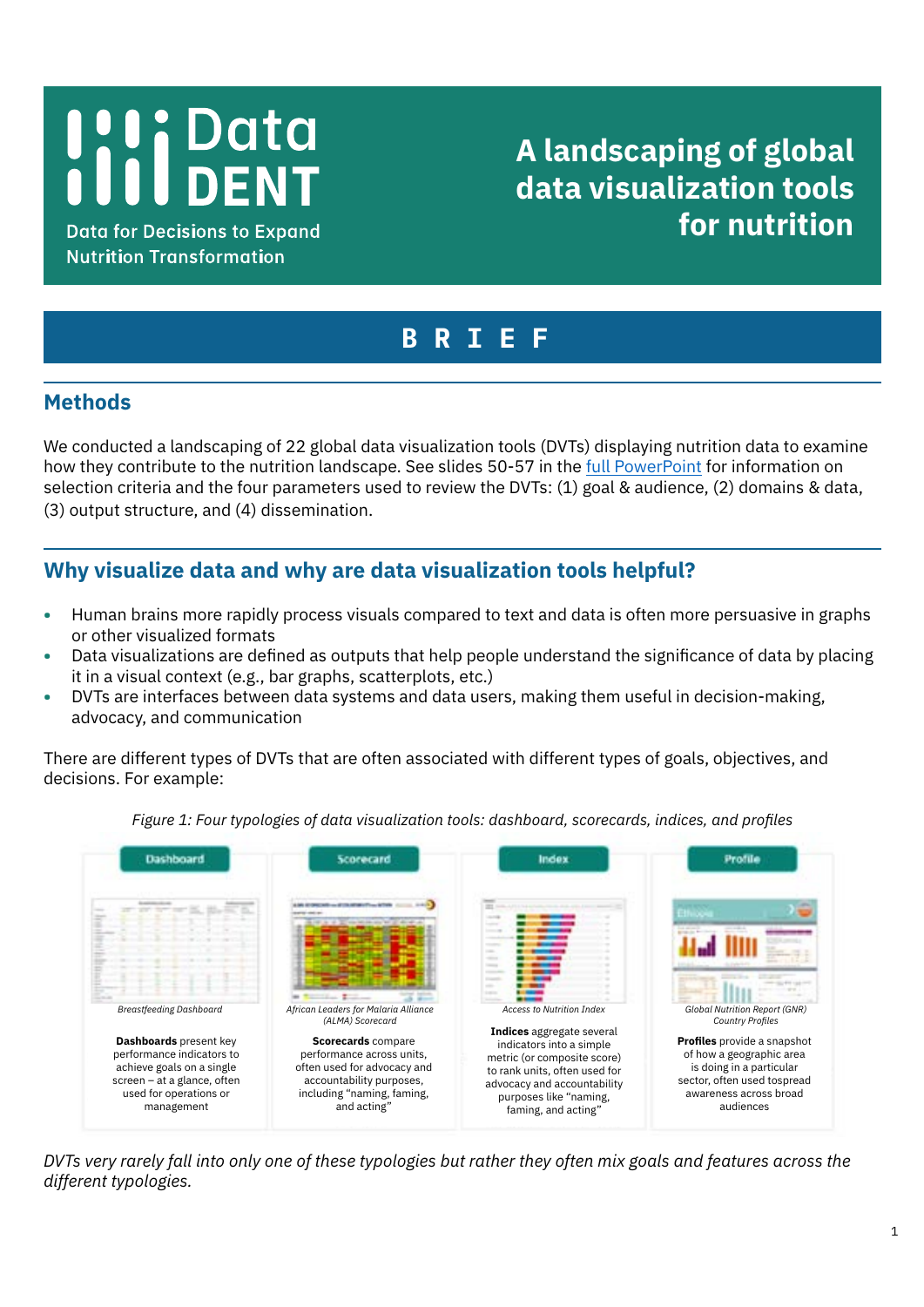# **Key Findings**

**Finding #1: There is a growing number of global data visualization tools in nutrition.** While the increased focus on data is welcome, significant overlap in content and differences in indicator definitions may lead to mixed messages and confusion

There has been a sharp increase in the number of global nutrition DVTs in the past few years, reflecting the growing nutrition momentum. The 22 global DVTs we have reviewed:

**1.** Fall broadly in two categories, (figure 2): *accountability DVTs* that aim to hold primarily governments accountable for delivering on political commitments and *planning, implementation, and monitoring DVTs* that provide support to a broad range of nutrition stakeholders to support countries. Several DVTs aim to achieve *both* goals.



*Figure 2: Global data visualization tools in nutrition reviewed by goal classification* 

**2.** Cover either single or multiple topics, and there is substantial content overlap amongst several DVTs, for example, the [Global Nutrition Report \(GNR\) Country Profiles](http://globalnutritionreport.org/the-data/nutrition-country-profiles/) and the [SUN MEAL Country dashboards](https://scalingupnutrition.org/progress-impact/monitoring-evaluation-accountability-and-learning-meal/) have 30 indicators in common.

### **While the multiplication of global nutrition DVTs should generally be seen as a good development as it signals interest in nutrition, the growing number of DVTs reporting on the same topics could lead to confusion, mixed messages, and fatigue:**

- **•** DVTs with a broad scope report many common indicators, sometimes using different definitions (e.g., IFA supplementation) that lead to different results, potentially making it challenging to identify which DVTs (and indicators) to use for decision-making and advocacy
- **•** DVTs' use of different indicators and methodologies to report on similar topics can lead to different rankings (e.g., traffic light ranking) for the same country, sending mixed messages to users
- **•** Several overlapping DVT launches during the same time period could contribute to confusing messages and fatigue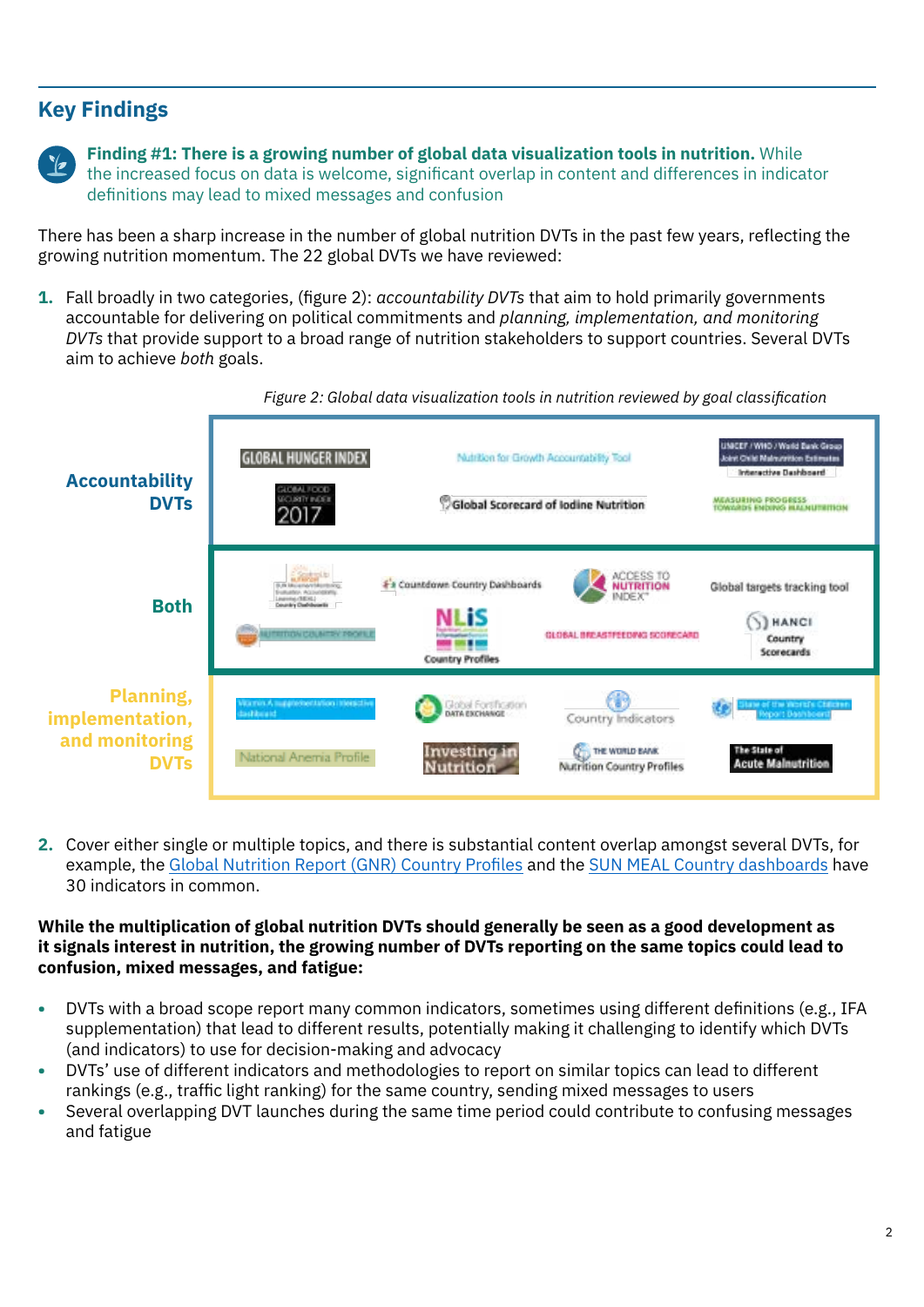*Figure 3: Political commitment ratings for countries using different methodologies across global DVTs in nutrition1*



### **Finding #2: Very few DVTs have clear and focused theories of change**2 **about the decision(s) they are trying to influence –** which may limit their ability to drive change

- **•** Most of the DVTs reviewed do not have explicitly clear theories of change in terms of the audience or decisions they are trying to influence
- **•** The African Leaders Malaria Alliance (ALMA) scorecard is a gold star example. It has a clear and focused theory of change with defined objectives and audience, includes a large number of actionable indicators, and has a clear engagement plan for its targeted audience

# **Finding #3: DVTs could include more actionable**3 **indicators to support decision-making**

Outcome indicators present the 'state of nutrition' (e.g. stunting and wasting) and as such are not actionable, i.e. they do not provide information about immediate actions that are or should be taken by decision-makers. Indicators such as coverage of interventions (e.g., IFA supplementation during pregnancy or complementary feeding counseling) on the other hand provide the needed information to take action and ultimately, improve outcomes. Based on our review:

- **•** DVTs that aim to influence performance and management could include more actionable indicators for decision-making
- **•** Actionable indicators for nutrition can be broadly grouped into 3 domains: enabling environment (e.g. existence and quality of institutions, policies, and plans, budgets and processes), enacted legislations (e.g. BMS, or food fortification), and coverage (e.g. maternal, IYCF, food fortification interventions)
- **•** Three strategies could be used to increase DVTs' number of actionable indicators: (1) use actionable indicators currently reported elsewhere; (2) incorporate and use new actionable indicators; and (3) display actionable indicators for which there is no data to raise the priority of collecting this data

<sup>1</sup> Please note that the colors displayed for each of the ratings have been directly pulled from the DVTs reviewed. No adaptation has been made to these ratings. For the SUN MEAL dashboard, only the indicator that tracks the number of WHA targets in national nutrition plans was used.<br><sup>2</sup> A clear theory of change identifies a long-term goal and the pathway(s) needed t to perform X action, then Y will change for the following reasons, assuming the right preconditions were in place. In this case, a clear theory of change for a DVT would articulate a long-term goal and pathway for change that the DVT aims to achieve among a targeted group of stakeholders. (Adapted from USAID's Learning Lab, "What is this thing called "Theory of Change?")

<sup>3</sup> Actionable indicators provide data that can be acted upon to improve performance and management at the program and systems levels.